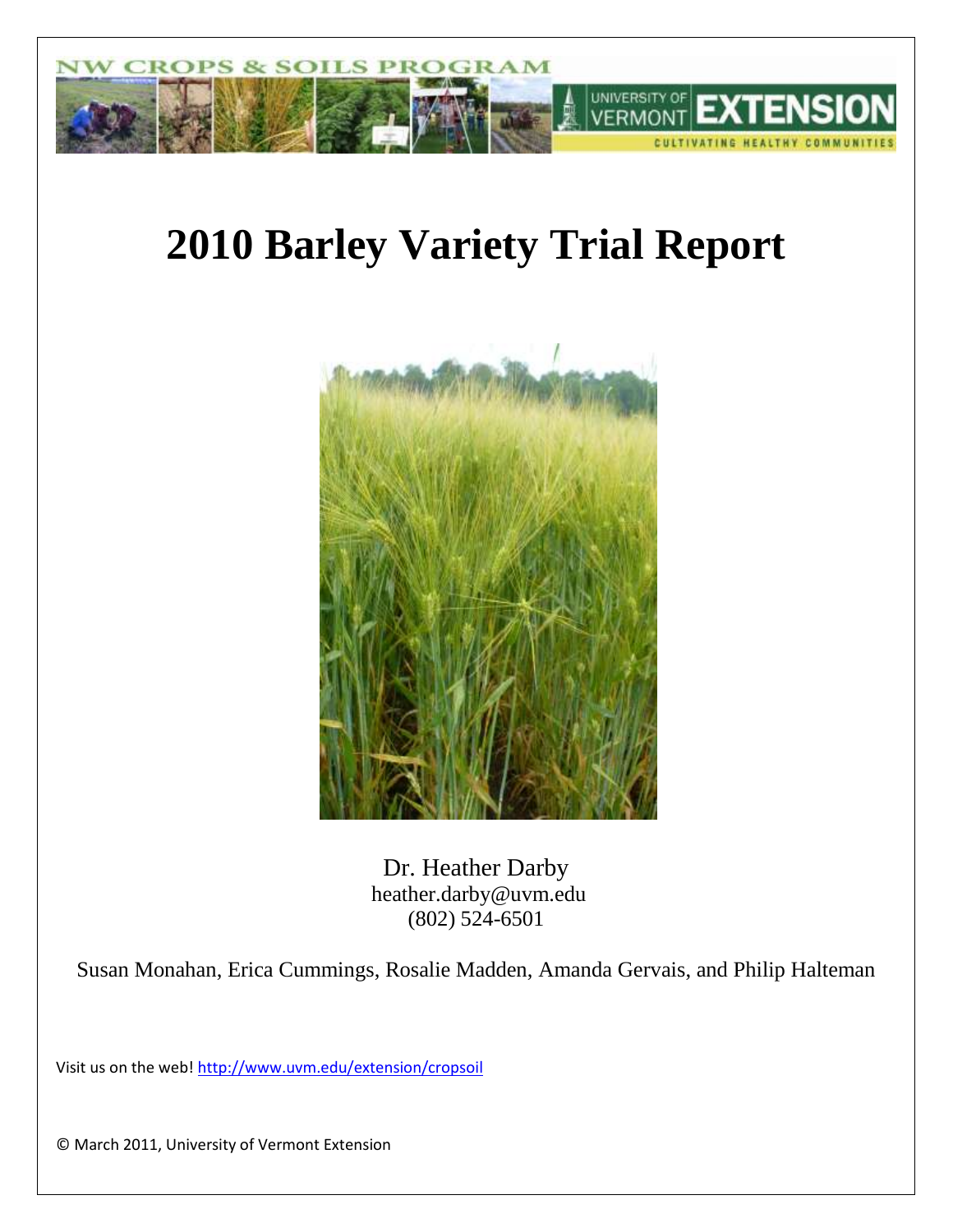## 2010 VERMONT BARLEY VARIETY TRIAL

## **INTRODUCTION**

There has been increasing interest in growing barley (*Hordeum vulgare* L.) for malting in Vermont and throughout New England to provide local grains for craft breweries and distilleries. Malting barley must meet specific quality characteristics such as high germination and low protein content. Both two-row and six-row barley can be used for malting, depending on the brewer's preferences. The goal of this project was to evaluate yield and quality of publicly available malting barley varieties.

## **METHODS**

Barley varieties trials were planted at Borderview Research Farm in Alburgh, VT on April 13, 2010. The experimental plot design was a randomized complete block with four replications. Barley varieties evaluated are listed in Table 1.

| <b>Barley Varieties</b> | <b>Type</b> | <b>Seed Source</b>            |
|-------------------------|-------------|-------------------------------|
| <b>AC</b> Newport       | 2 row       | SemiCan                       |
| Conlon                  | 2 row       | North Dakota State University |
| Famosa                  | 2 row       | La Coop fédérée               |
| Newdale                 | 2 row       | SemiCan                       |
| Pinnacle                | 2 row       | North Dakota State University |
| Rasmussen               | 6 row       | Albert Lea Seed House         |

 **Table 1: spring malting barley varieties planted in Alburgh, VT.**

# **CULTURAL PRACTICES**

The seedbed in Alburgh was prepared by conventional tillage methods. All plots were managed with practices similar to those used by producers in the surrounding areas (Table 2). The plots were seeded with a John Deere 750 grain drill and harvested with an Almaco SP50 small plot combine.

This trial evaluated barley quality based on standard testing parameters used by commercial mills. Yield, moisture, and test weight (a measure of grain density) were recorded at the time of harvest. Samples were ground into flour using a Perten LM3100 Laboratory Mill (Springfield, IL). Protein content was determined using a Perten Inframatic 8600 Flour Analyzer. Falling Number was determined with a Perten NF 1500 Falling Number Machine (AACC Method 56-81B, AACC Intl., 2000). Deoxynivalenol (DON) analysis was done using Veratox DON 5/5 Quantitaive test from the NEOGEN Corp. (Lansing, MI). This test has a detection range of 0.5 to 5 ppm. DON values greater than 1 ppm are considered unsuitable for human consumption (FDA, 1993). Each variety was evaluated for percentage of seed germination by incubating 100 seeds in 4.0 mL of water for 72 hours.

All data was analyzed using a mixed model analysis where replicates were considered random effects. The LSD procedure was used to separate cultivar means when the F-test was significant  $(P< 0.10)$ .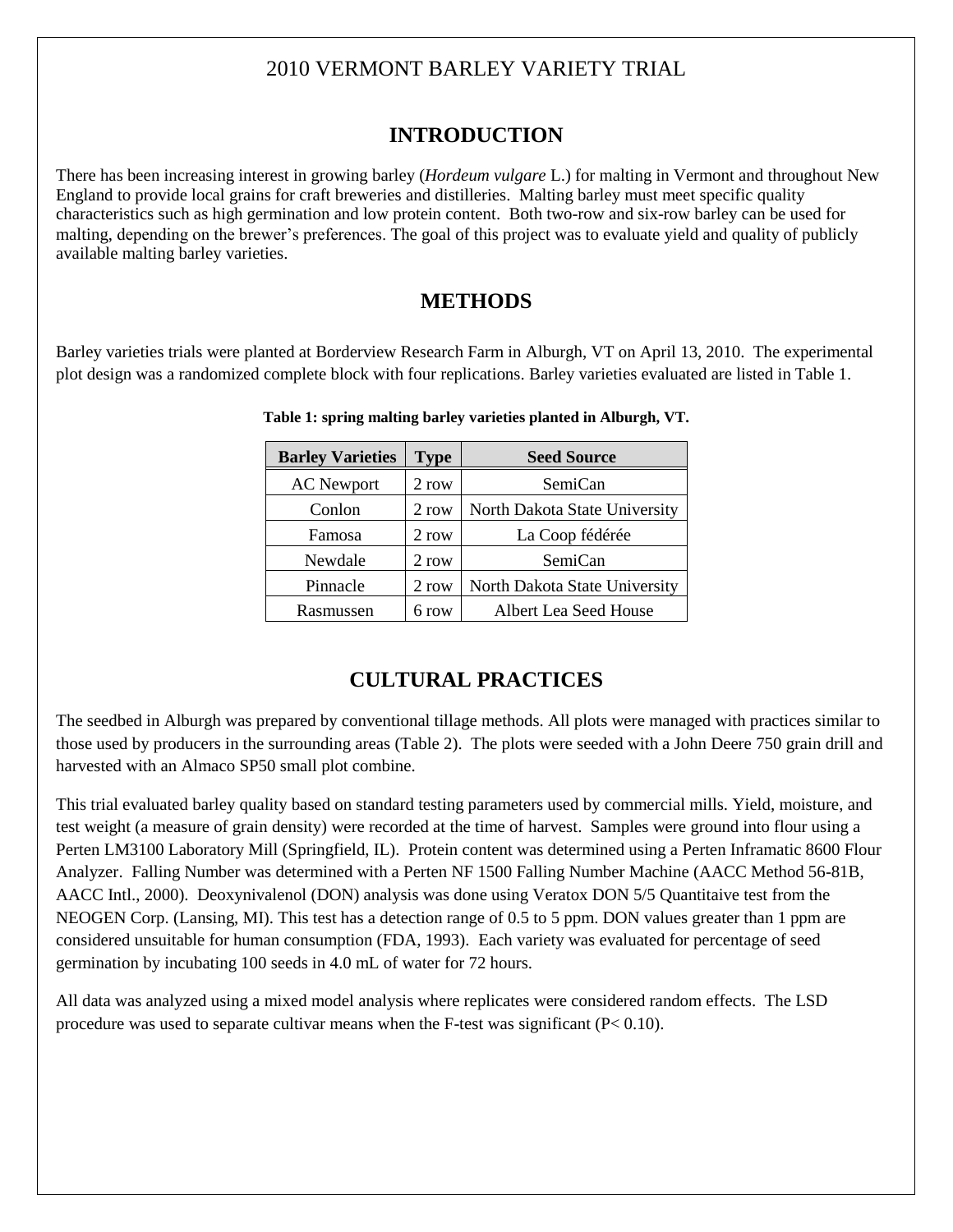| Location           | <b>Borderview Farm</b>    |  |  |
|--------------------|---------------------------|--|--|
|                    | Alburgh, VT               |  |  |
| Soil type          | Benson rocky silt loam    |  |  |
| Previous crop      | Grass sod                 |  |  |
| Row spacing (in.)  | 6                         |  |  |
| Seeding rate       | $125$ lbs./acre           |  |  |
| Replicates         | 4                         |  |  |
| Planting date      | 4/13/10                   |  |  |
| Harvest date       | 7/27/10                   |  |  |
| Harvest area (ft.) | 5x10                      |  |  |
| Tillage operations | Fall plow, disc, & spike- |  |  |
|                    | toothed harrow            |  |  |

 **Table 2: General plot management for trial.**

#### **WEATHER**

Seasonal precipitation and temperature recorded at a weather station in close proximity Alburgh are shown in Table 3. The 2010 growing season was ideal for growing barley. Due to early season warmth, barley grew quickly in the spring. From planting to harvest, there was an accumulation of 3,699 Growing Degree Days (GDD), 367 GDDs higher than the 30-year average.

| South Hero (Alburgh)          | April | May     | June | July |
|-------------------------------|-------|---------|------|------|
| Average Temperature (F)       | 49.3  | 59.6    | 66.0 | 74.1 |
| Departure from Normal         | 5.8   | 3.0     | 0.2  | 3.0  |
|                               |       |         |      |      |
| Precipitation (inches)        | 2.76  | 0.92    | 4.61 | 4.30 |
| Departure from Normal         | 0.25  | $-2.01$ | 1.40 | 0.89 |
|                               |       |         |      |      |
| Growing Degree Days (base 32) | 521   | 854     | 1019 | 1305 |
| Departure from Normal         | 176   | 91.5    | 4.50 | 94.6 |

 **Table 3: Temperature and precipitation summary for Alburgh, VT, 2010.**

\*Based on National Weather Service data from cooperative observer stations in close proximity to field trials. Historical averages are for 30 years of data (1971-2000).

## **LEAST SIGNIFICANT DIFFERENCE (LSD)**

Variations in yield and quality can occur because of variations in genetics, soil, weather, and other growing conditions. Statistical analysis makes it possible to determine whether a difference among varieties is real or whether it might have occurred due to other variations in the field. At the bottom of each table, a LSD value is presented for each variable (e.g. yield). Least Significant Difference (LSD) at the 10% level of probability are shown. Where the difference between two varieties within a column is equal to or greater than the LSD value at the bottom of the column, you can be sure in 9 out of 10 chances that there is a real difference between the two varieties. Barley varieties that were not significantly lower in performance than the highest variety in a particular column are indicated with an asterisk. In the example below variety A is significantly different from variety C but not from variety B. The difference between A and B is equal to 725 which is less than the LSD value of 889. This means that these varieties did not differ in yield. The difference between A and C is equal to 1454 which is greater than the LSD value of 889. This means that the yields of these varieties were significantly different from one another. The asterisk indicates that variety B was not significantly lower than the top yielding variety.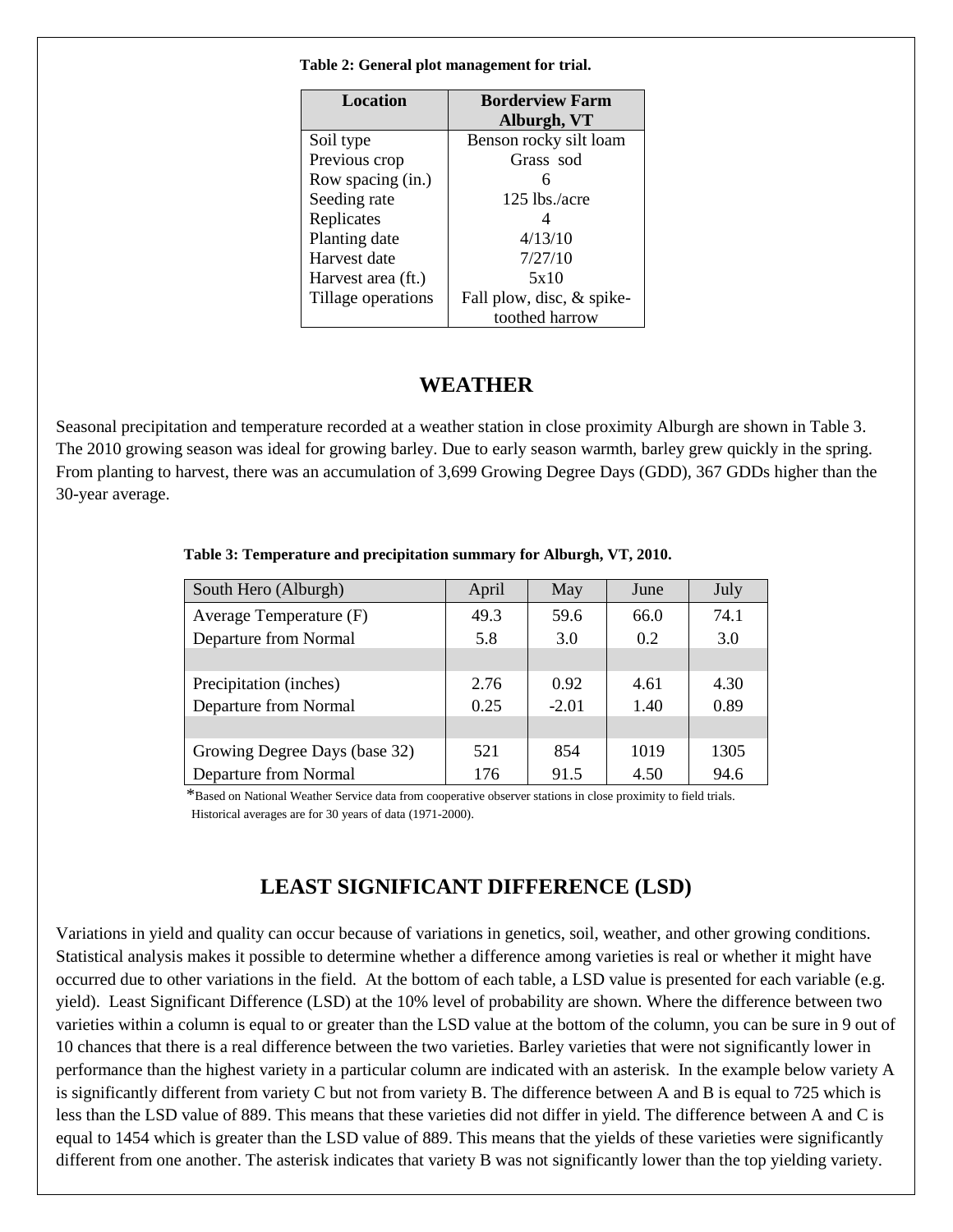| <b>Variety</b> | Yield |
|----------------|-------|
| A              | 3161  |
| B              | 3886* |
| €              | 4615* |
| LSD            | 889   |

#### **RESULTS**

Birds ate and damaged approximately 50% of one replication of the barley trials in Alburgh in 2010. However, most of the trial was left undamaged and harvest data is presented in Table 4. All varieties were harvested at less than 13.5% moisture and therefore, were acceptable for grain storage. AC Newport was the only variety to reach the standard test weight for barley, 48 lbs. per bushel. Pinnacle and Rasmussen were the highest yielding varieties, averaging over 2440 lbs per acre (Table 4).

| <b>Barley</b><br><b>Variety</b> | <b>Harvest</b><br>moisture | <b>Test</b><br>weight | Yield<br>@13.5%<br>moisture |
|---------------------------------|----------------------------|-----------------------|-----------------------------|
|                                 | $\%$                       | lbs/bu                | lbs/ac                      |
| <b>AC</b> Newport               | 12.1                       | 48.0*                 | 2229                        |
| Conlon                          | 13.2                       | 46.0                  | 1989                        |
| Famosa                          | $10.0*$                    | 46.1                  | 1881                        |
| Newdale                         | $8.7*$                     | 45.4                  | 2058                        |
| Pinnacle                        | 9.7*                       | 43.4                  | 2617*                       |
| Rasmussen                       | $8.7*$                     | 44.8                  | 2440*                       |
| Trial Mean                      | 10.4                       | 45.6                  | 2202                        |
| LSD(0.10)                       | 1.55                       | 1.21                  | 361                         |

 **Table 4: Harvest data for barley varieties.**

 \*Results that are not significantly different than the top performer in a particular column are indicated with an asterisk.

A characteristic of quality malting barley is low to moderate protein levels, generally between 9.0 - 11.2% crude protein at 14% moisture. The highest protein varieties in this trial fall within that range (Table 5). Newdale, Rassmussen, Famosa, and AC Newport were all just slightly above 9.0% crude protein. Malting barley yield and protein concentrations are presented in Figure 1.

 **Table 5: Quality data for barley varieties.**

| <b>Barley</b><br><b>Variety</b> | <b>Crude</b><br>protein<br>@14%<br>moisture | <b>Falling</b><br>number<br>@14%<br>moisture | <b>DON</b> | <b>Germination</b> |
|---------------------------------|---------------------------------------------|----------------------------------------------|------------|--------------------|
|                                 | $\%$                                        | seconds                                      | ppm        | $\%$               |
| <b>AC</b> Newport               | $9.16*$                                     | $416*$                                       | 0.625      | 98.5*              |
| Conlon                          | 8.12                                        | 340                                          | $0.325*$   | $97.5*$            |
| Famosa                          | 9.18*                                       | $432*$                                       | 0.975      | 99.0*              |
| Newdale                         | $9.74*$                                     | 314                                          | 0.675      | 95.0               |
| Pinnacle                        | 8.12                                        | 355                                          | 1.000      | 93.1               |
| Rasmussen                       | $9.43*$                                     | 357                                          | 0.750      | $97.0*$            |
| Trial Mean                      | 8.96                                        | 369                                          | 0.725      | 96.7               |
| LSD(0.10)                       | 0.59                                        | 53.1                                         | 0.275      | 2.38               |

 \*Results that are not significantly different than the top performer in a particular column are indicated with an asterisk.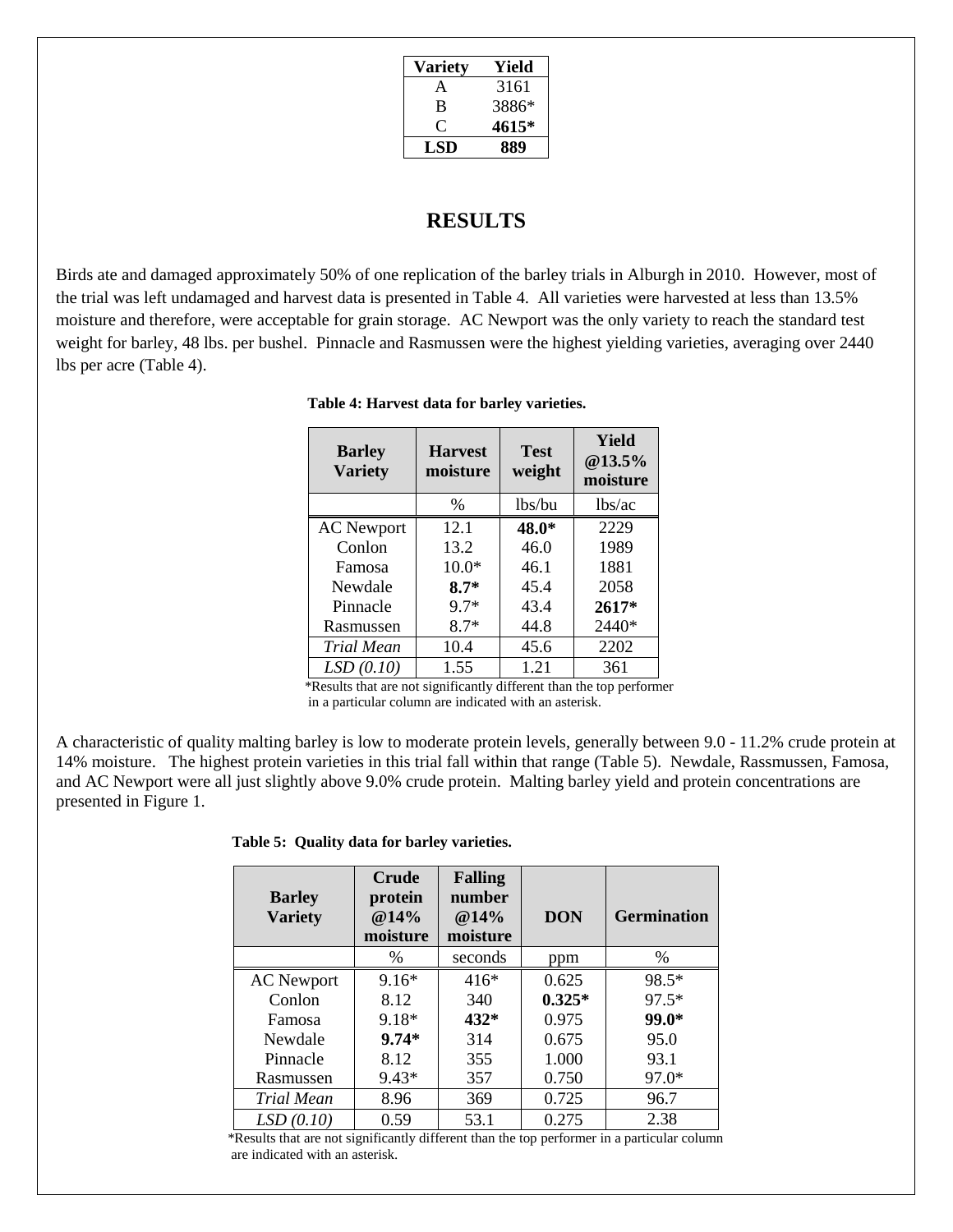To meet malting standards, barley varieties must have a germination rate at or above 95%. Five of the six barley varieties evaluated met this level (Table 5). Famosa had the highest germination rate with 99% of the seeds germinating in 72 hours (Table 5; Figure 2).



**Figure 1: Yield and protein of barley varieties. Protein levels between 9 – 11% are desirable for malting barley. Data points with the same letter are not significantly different from each other (p<0.10).**

Falling number is a measure of the level of sprout damage in the grain. Barley seed that has pre-harvest sprouting has a reduced ability to germinate during the malting process. Falling number records the time it takes for a stirrer to fall through a flour and water slurry to the bottom of a test tube. High falling numbers greater than 250 indicate low enzymatic activity and sound quality barley for malting. A falling number lower than 250 indicates high enzymatic activity and poor quality barley. Although differences were seen by variety with Famosa and AC Newport having the highest falling numbers, all results indicated that the varieties met malting standards (Table 5; Figure 2).

In the Northeast, *Fusarium* head blight (FHB) is predominantly caused by the species *Fusarium graminearum*. This disease is very destructive and causes yield loss, low test weights, low seed germination and contamination of grain with mycotoxins. A vomitoxin called deoxynivalenol (DON) is considered the primary mycotoxin associated with FHB. The spores are usually transported by air currents and can infect plants at flowering through grain fill. Consuming contaminated grain (grain with DON levels >1ppm) poses a health risk to humans. All DON levels in this trial were within acceptable levels for human and animal consumption. The variety Conlon had the lowest DON levels, 0.325 ppm (Table 5).